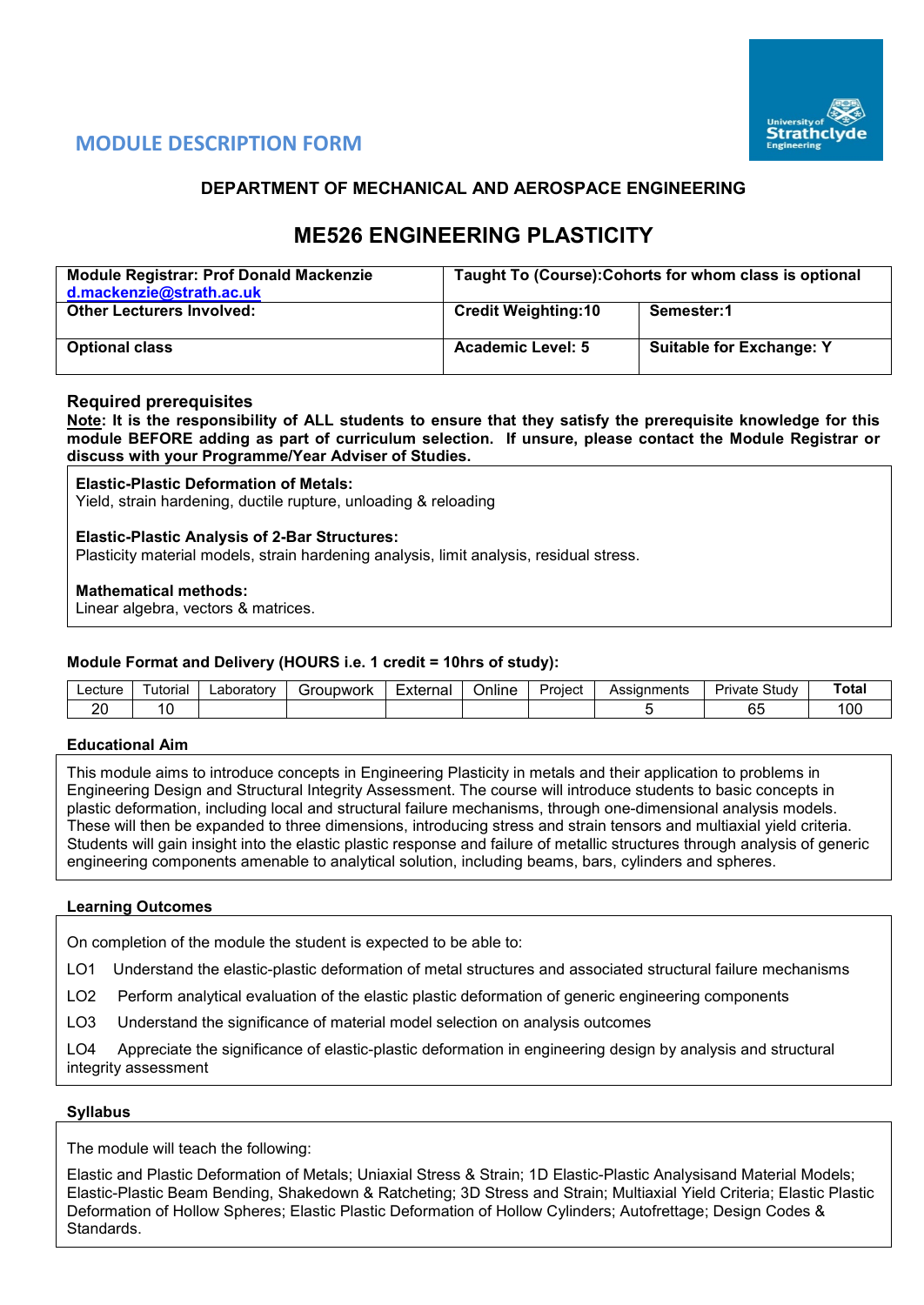## **Assessment of Learning Outcomes**

## **Criteria**

For each of the Module Learning Outcomes the following criteria will be used to make judgements on student learning:

LO1 Understand the nature of elastic-plastic deformation and be able to develop analytical models for simple geometries and boundary conditions

- C1 Understand the mechanism of plastic deformation
- C2 Understand the role of yield criteria in determining the elastic limit under multiaxial stress
- C3 Understand how stress redistributes in metal structures loaded beyond yield

LO2 Demonstrate the ability to apply and solve governing equations for specific applications

- C1 Able to select an appropriate material model
- C2 The ability to identify appropriate failure criteria for different structural configurations
- C3 The ability to define the structural problem mathematically and solve the resulting analytical models

LO3 Appreciates the role of elastic-plastic analysis in engineering practice

- C1 Awareness of alternative design and assessment approaches
- C2 Familiar with the requirements for inelastic analysis in design and assessment Codes and Standards

The standards set for each criterion per Module Learning Outcome to achieve a pass grade are indicated on the assessment sheet for all assessment.

#### **Principles of Assessment and Feedback**

*(within Assessment and Feedback Policy a[t:https://www.strath.ac.uk/professionalservices/staff/policies/academic/\)](https://www.strath.ac.uk/professionalservices/staff/policies/academic/)*

Feedback will be provided at tutorial sessions through discussion with individuals and/or groups.

Formal, written feedback will be provided through the return of marked coursework to students (note:final exam scripts will not be returned to students).

## **Assessment Method(s) Including Percentage Breakdown and Duration of Exams** *(individual weightings)*

|                |          | <b>Examination</b> |           |        | <b>Coursework</b> |        | <b>Practical</b> | <b>Project</b> |           |  |
|----------------|----------|--------------------|-----------|--------|-------------------|--------|------------------|----------------|-----------|--|
| Number         | Month(s) | Duration           | Weiahtina | Number | Weiahtina         | Number | Weiahtina        | Number         | Weiahtina |  |
|                | Dec      | hours              | 85%       |        | 15%               |        |                  |                |           |  |
| *LO1, LO2, LO3 |          |                    |           | *LO2   |                   |        |                  |                |           |  |

*\* L/Os:Indicate which Learning Outcomes (L01, L02, etc) are to be assessed by exam/coursework/practical/project as required.*

#### **Coursework / Submissions deadlines (***academic weeks***):**

1 assignment to be submitted in week 5

### **Resit Assessment Procedures:**

2hr examination in July/August diet

## **PLEASE NOTE:**

**Students must gain a summative mark of 50%to pass the module. Students who fail the module at the first attempt will be re-assessed during the August diet. This re-assessment will consist entirely of exam. No marks from any previous attempts will be transferred to anew resit attempt.**

#### **Recommended Reading**

**The following books are recommended reading but purchase is not essential.**

J. Chakrabarty, Theory of Plasticity, Butterworth-Heinemann

D.W.A Rees, Basic Engineering Plasticity, Butterworth-Heinemann

R. Hill, The mathematical theory of plasticity, Oxford Science Publications

J. Lubliner, Plasticity Theory, Dover

N.E. Dowling, Mechanical Behaviour of Materials, Pearson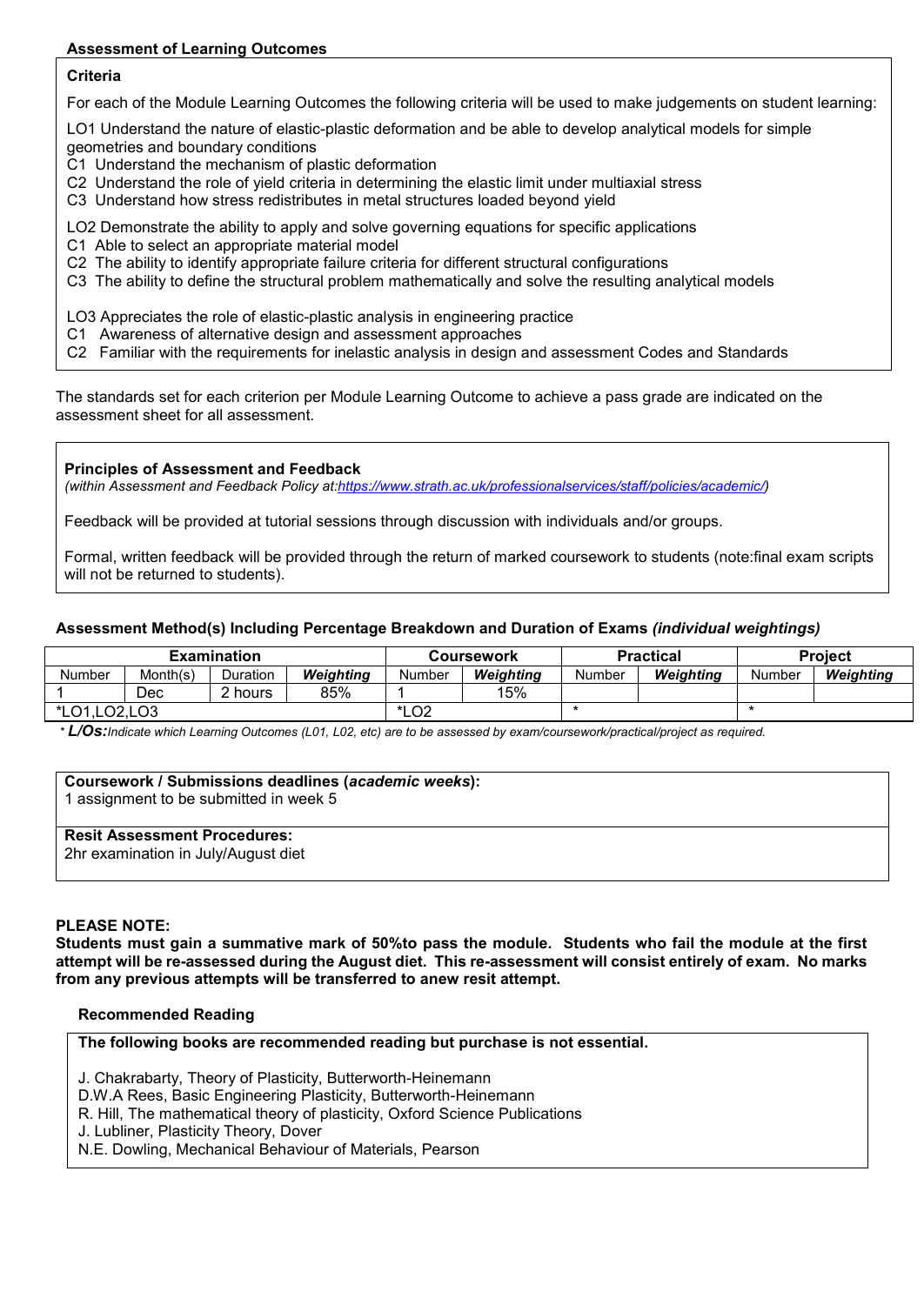## **Additional Student Feedback**

*(Please specify details of when additional feedback will be provided)*

| $\sim$<br>ا∂ص | $Im\epsilon$ | nnm<br>Nc                                     |
|---------------|--------------|-----------------------------------------------|
|               |              | tor details<br>webpages<br>;heck<br>timetable |

Session:2021/22

**Approved:**

**Course Director Signature: E Henderson**

**Date of Last Modifications: 19/08/2021**

(Updated July 2021)